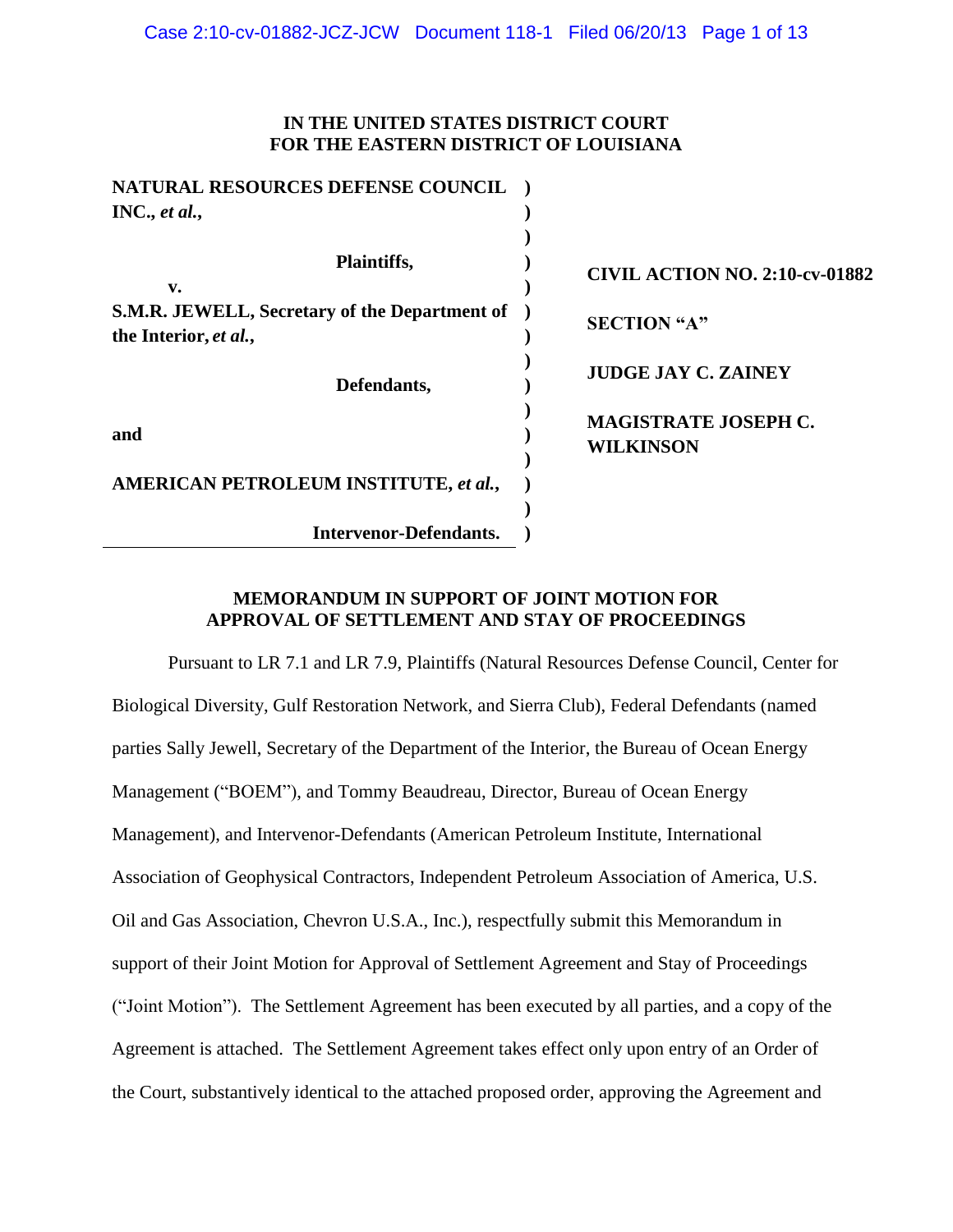#### Case 2:10-cv-01882-JCZ-JCW Document 118-1 Filed 06/20/13 Page 2 of 13

staying all proceedings in accordance with the terms of the Agreement. As demonstrated below, the Settlement Agreement is fair, adequate, and reasonable, and the proposed stay, though of significant length, would be an appropriate exercise of the Court's discretion, and will likely lead to the voluntary dismissal of this action, with prejudice, without further involvement of the Court. Accordingly, the parties' Joint Motion should be granted.

## **I. BACKGROUND**

 $\overline{\phantom{a}}$ 

# **A. Background Regarding Plaintiffs' Claims<sup>1</sup>**

Plaintiffs' claims relate to BOEM's permitting of geological and geophysical seismic exploration and development surveys in the Gulf of Mexico ("Gulf") pursuant to the regulations set forth at 30 C.F.R. Part 551 promulgated under the Outer Continental Shelf Lands Act ("OCSLA"), 43 U.S.C.A. §§ 1331 *et seq*. Most relevant are "deep penetration" seismic surveys permitted by BOEM. These surveys generally involve the use of air gun arrays towed behind ships that release impulses of compressed air into the water. Plaintiffs allege that the acoustic pulses from these air guns and similar energy sources can harm marine mammals and other forms of marine life. *See* Compl. ¶¶ 2-5.

The Complaint alleges that BOEM is permitting seismic surveys in the Gulf in violation of the National Environmental Policy Act ("NEPA"). NEPA generally directs each federal agency to prepare an environmental impact statement ("EIS") prior to taking any major federal action significantly affecting the quality of the human environment. 42 U.S.C. § 4332(C); 40 C.F.R. § 1508.18. An agency may first prepare an environmental assessment, which is a "concise public document," 40 C.F.R. § 1508.9, that provides sufficient evidence and analysis to

<sup>&</sup>lt;sup>1</sup> The section includes a general summary of Plaintiffs' allegations and the relevant statutory provisions, and is not intended to be binding on any party in any subsequent litigation or continuation of the present action.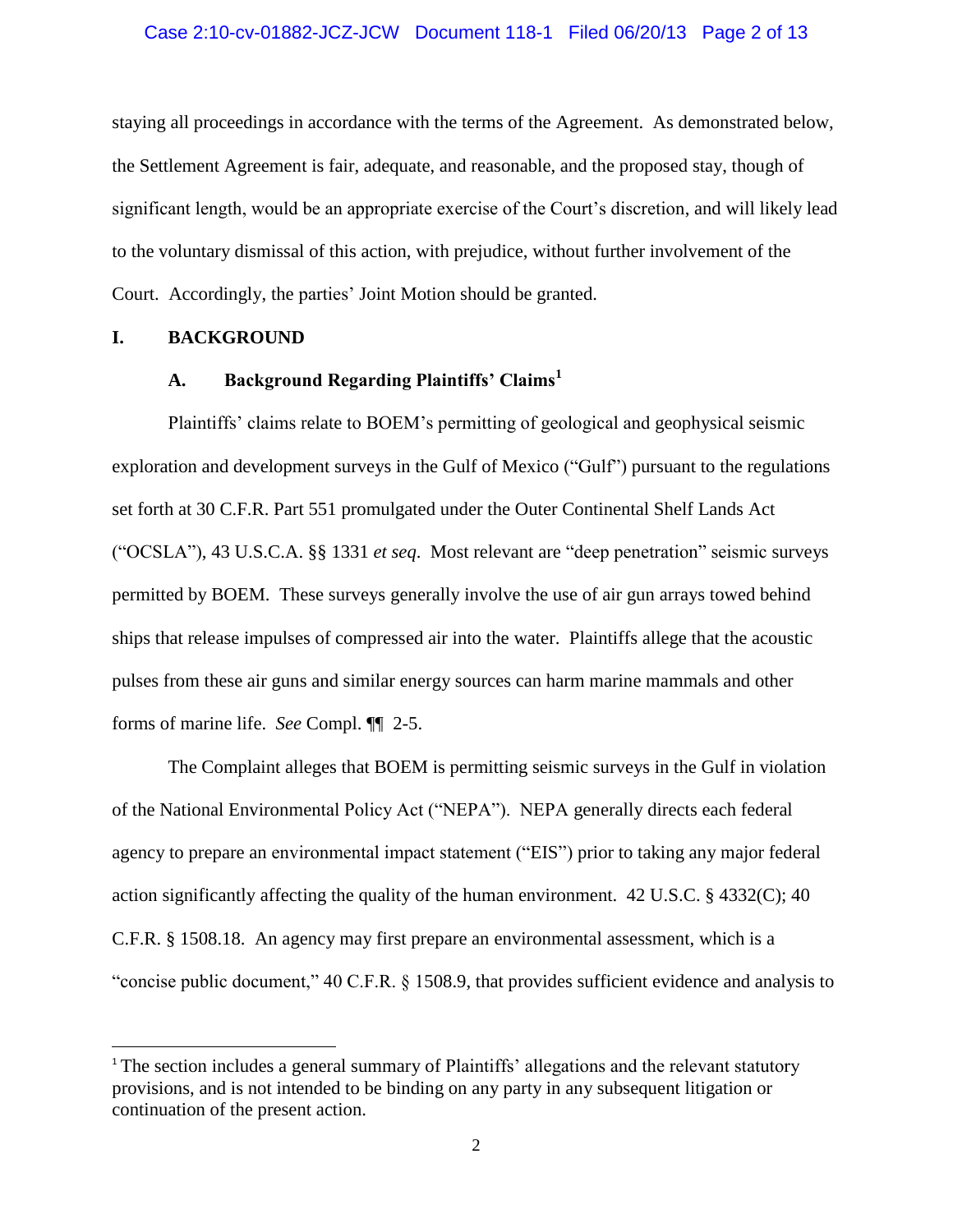#### Case 2:10-cv-01882-JCZ-JCW Document 118-1 Filed 06/20/13 Page 3 of 13

determine whether the agency must prepare an EIS or, in the alternative, issue a finding of no significant impact. *See Spiller v. White*, 352 F.3d 235, 237-38 (5th Cir. 2003); 40 C.F.R. §§ 1501.3, 1501.4(c), (e), 1508.9. Plaintiffs allege that seismic activities in the Gulf cause significant environmental harm and that BOEM's 2004 Programmatic Environmental Assessment and Finding of No Significant Impact for such activities is arbitrary, capricious, and contrary to NEPA. *See* Compl. ¶¶ 1, 6-10.

Defendant-Intervenors have filed Answers denying Plaintiffs' allegations. Federal Defendants have not yet filed an Answer to the Complaint.

In correspondence with BOEM, Plaintiffs have also alleged that seismic activities in the Gulf permitted by BOEM result in the unauthorized "take" of marine mammals, including threatened and endangered species, in violation of the Marine Mammal Protection Act ("MMPA") and the Endangered Species Act ("ESA"). The MMPA generally prohibits the "take" of marine mammals absent prior authorization from (as is relevant here) the National Marine Fisheries Service ("NMFS"). *See* 16 U.S.C. § 1371(a).The ESA prohibits the take of marine mammals that have been listed as threatened or endangered unless NMFS has authorized the take under both the MMPA and the ESA. *See id*. §§ 1538(1)(B), 1539(a)(1)(B), 1536(b)(4). Plaintiffs' correspondence also alleges that BOEM has violated its duty under ESA Section 7(a)(2) to insure, in consultation with NMFS, that Gulf seismic permits issued by BOEM are not likely to jeopardize the continued existence of any threatened or endangered species. *Id.* § 1536(a)(2); *see generally Center for Biological Diversity v. Salazar*, 695 F.3d 893 (9th Cir. 2012) (providing more detailed statutory background and reviewing NEPA, MMPA, and ESA challenge to BOEM's authorization of oil and gas exploration activities in the Chukchi Sea and the adjacent coast of Alaska).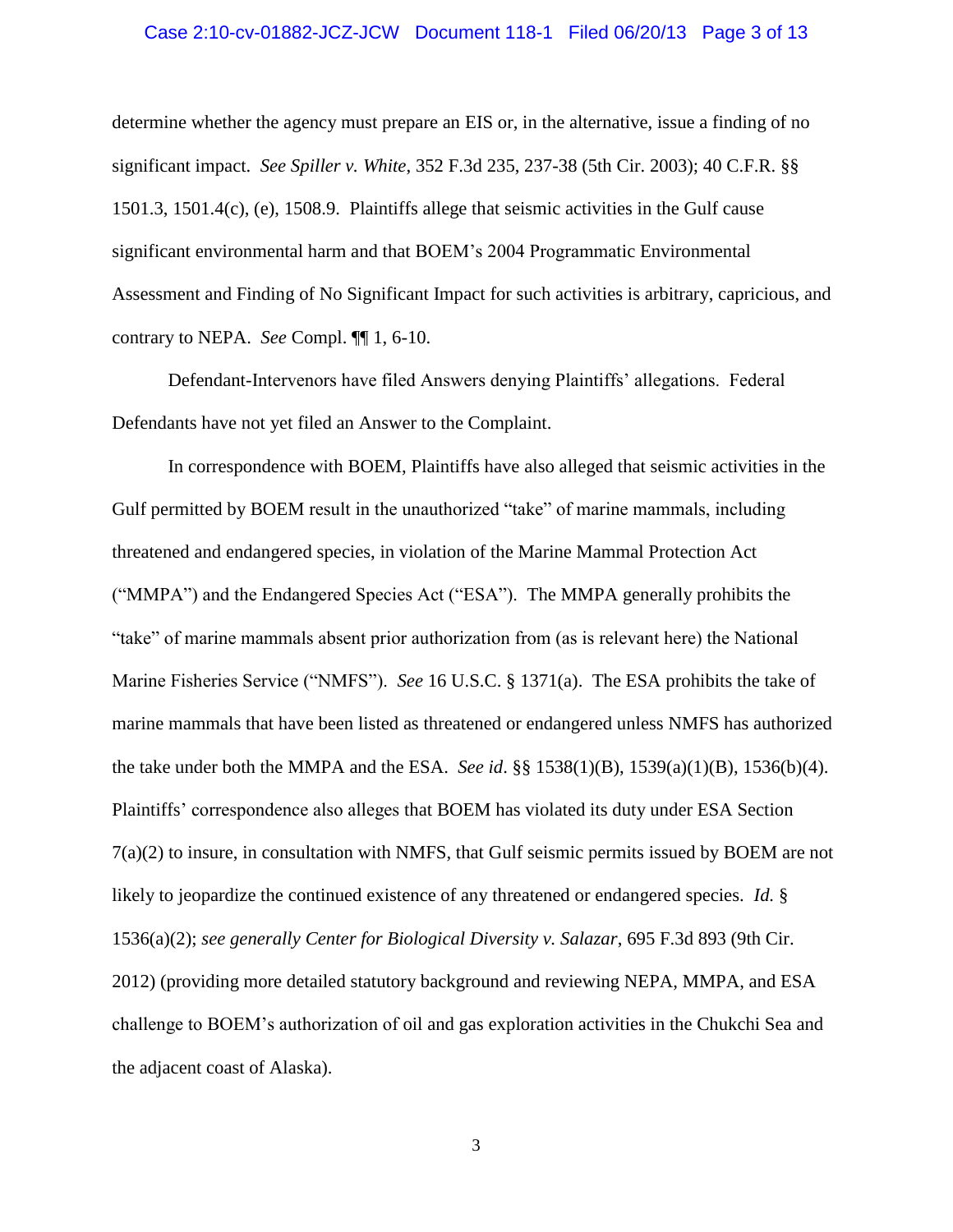#### Case 2:10-cv-01882-JCZ-JCW Document 118-1 Filed 06/20/13 Page 4 of 13

While the Defendant-Intervenors and the Federal Defendants disagree that the Plaintiffs' further allegations state a violation of either the MMPA or ESA, Plaintiffs have indicated that, absent settlement, they will amend their Complaint to (*inter alia*) allege the MMPA and ESA violations generally described above.

## **B. BOEM's Pending MMPA Application**

BOEM has applied to NMFS for authorization under the MMPA to take marine mammals incidental to geological and geophysical surveys conducted in the waters of the Outer Continental Shelf in the Gulf. *See* 76 Fed. Reg. 34656 (June 14, 2011). NMFS announced receipt of BOEM's application in June 2011, solicited public comments, and is currently processing the application. *Id.* On May 10, 2013, BOEM announced its intent to prepare a related EIS to evaluate the potential environmental effects of geological and geophysical activities in Outer Continental Shelf waters of the Gulf. *See* 78 Fed. Reg. 27427 (May 10, 2013). BOEM's announcement states that the EIS will "be prepared cooperatively with NMFS to serve as the requisite environmental analysis under NEPA for the [NMFS MMPA] rulemaking" and to "provide information for future decisions regarding [OCSLA] permit and MMPA authorization actions, in addition to informing consultations under the [ESA] …." *Id.*

#### **II. TERMS OF THE SETTLEMENT AGREEMENT**

After the filing of the Complaint, and prior to the filing of any answer or other response by the Federal Defendants, the Court stayed all proceedings so that the parties could pursue settlement (ECF No. 51). The Court has since extended the stay at the request of Plaintiffs and Federal Defendants on numerous occasions to allow for the continuation of settlement negotiations. From the onset, the negotiations have been conducted by all parties, including the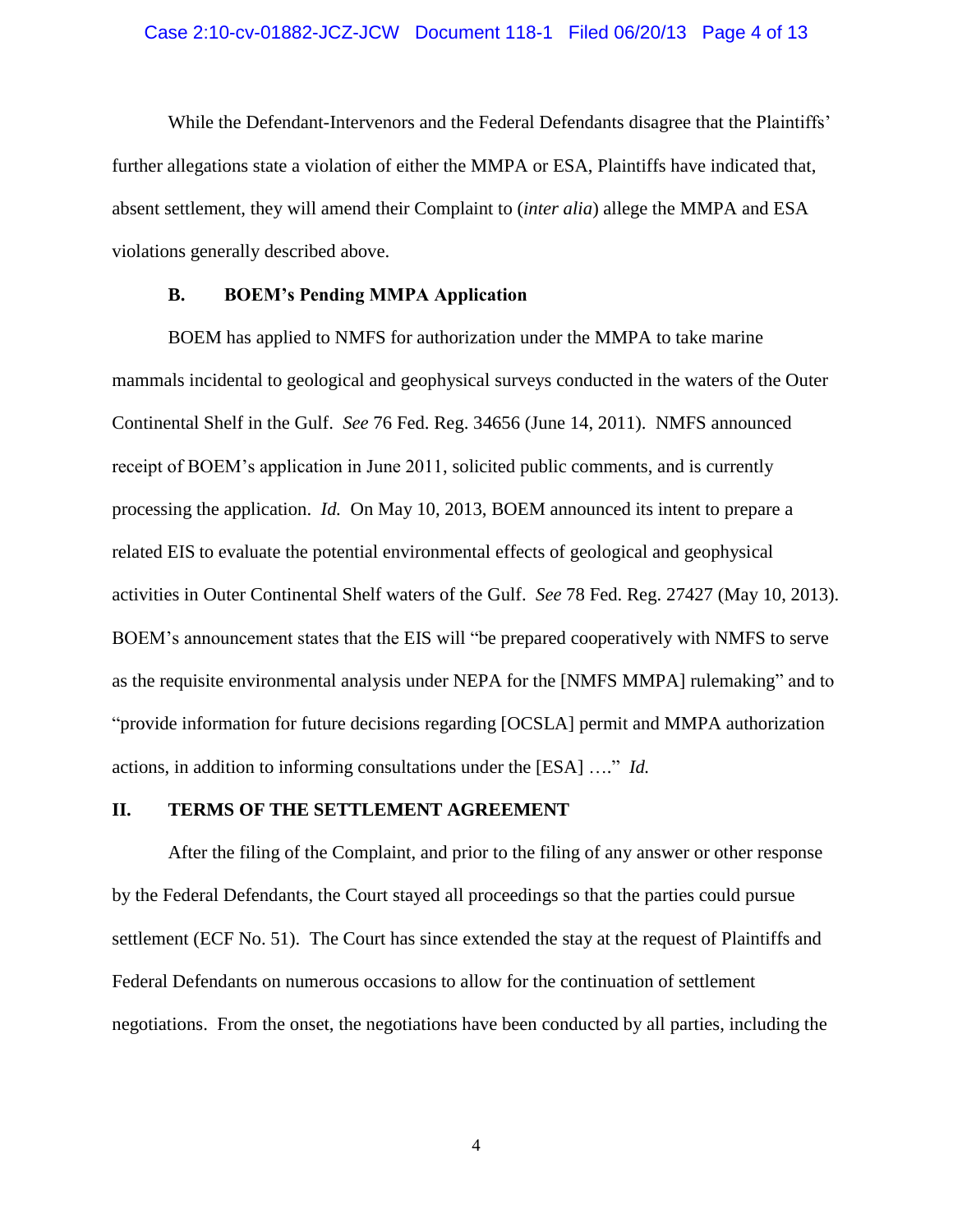## Case 2:10-cv-01882-JCZ-JCW Document 118-1 Filed 06/20/13 Page 5 of 13

Intervenor-Defendants. The parties have now concluded their negotiations and executed the attached Settlement Agreement, the key provisions of which are summarized below.<sup>2</sup>

## **1. Stay of Proceedings**

The Agreement provides for a stay of all proceedings in this action (subject to the Court's approval) for up 30 months from the effective date or until NMFS takes final action on BOEM's pending MMPA application described above, whichever occurs first. Agreement ¶¶ II.A, II.I. The Agreement takes effect only upon entry of an Order of the Court, substantively identical to the attached proposed order, approving the Agreement and staying the litigation in accordance with the terms of the Agreement. Agreement ¶ I.E. "Final action" on BOEM's MMPA application means either: (1) a final decision by NMFS denying the application; (2) BOEM's withdrawal of the application without resubmission; or (3) NMFS's issuance of an MMPA take authorization in response to the application, preceded or accompanied by a related NEPA analysis and a biological opinion or other final decision from NMFS concluding consultation pursuant to ESA Section 7(a)(2). Agreement ¶ I.C. Federal Defendants have agreed to make their best effort to facilitate final action on BOEM's MMPA Application within 30 months of the effective date of the Agreement. *Id.* ¶ II.A. The Agreement also provides for the parties to meet periodically during the stay to discuss the status of the BOEM's MMPA application and the related NEPA and ESA processes. *Id.* ¶ XII.A.

# **2. Additional Permit Application Requirements and Consideration of Interim Mitigation Measures**

 $\overline{\phantom{a}}$ 

In exchange for Plaintiffs' agreement not to pursue their claims during the stay, BOEM has agreed to undertake certain steps during the stay that Plaintiffs believe will inform the

<sup>&</sup>lt;sup>2</sup> The following summary of the primary components of the Settlement Agreement is not intended to alter or affect the meaning of any of its terms. In the event of a discrepancy between the summary and the terms of the Agreement itself, the Agreement is controlling.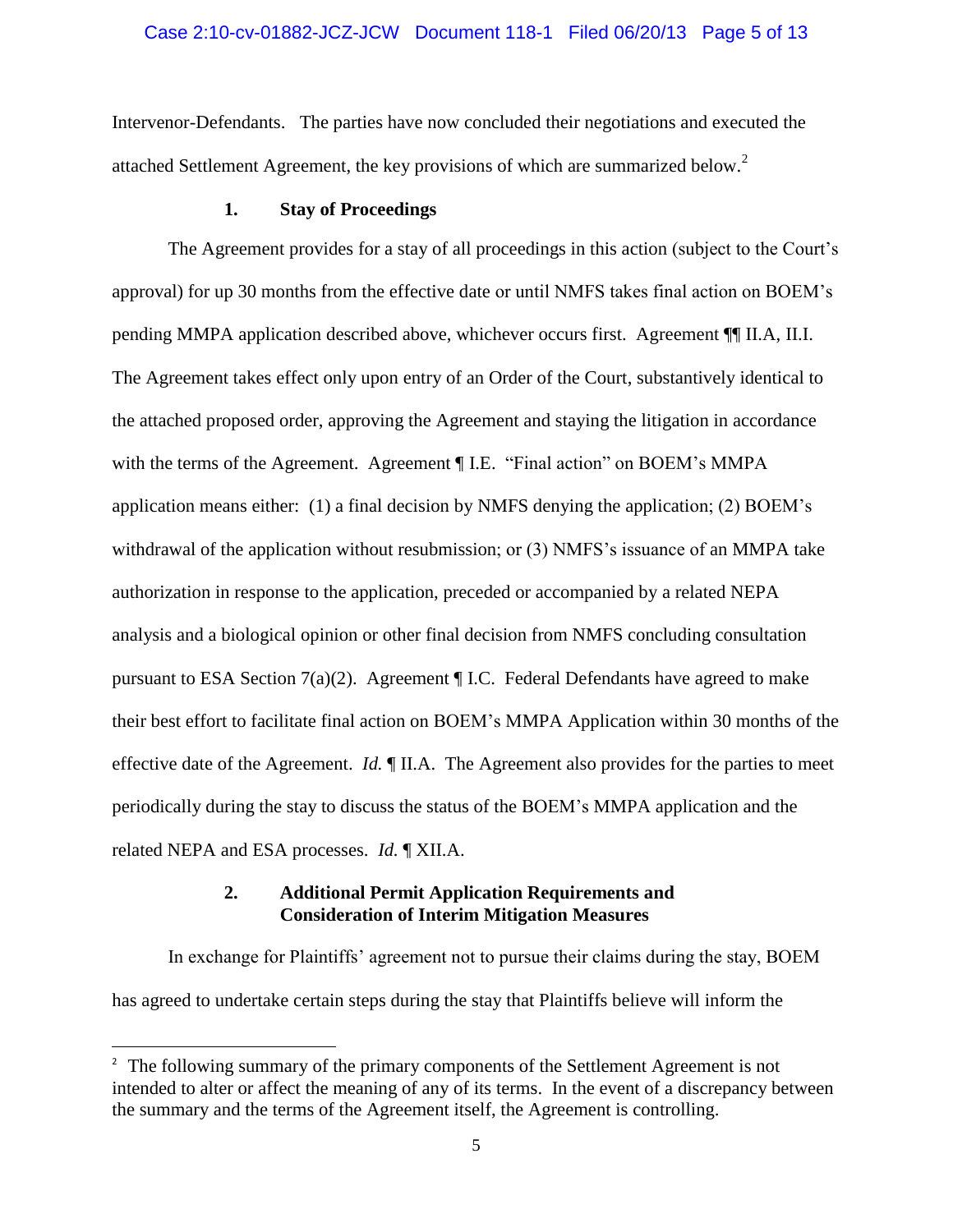#### Case 2:10-cv-01882-JCZ-JCW Document 118-1 Filed 06/20/13 Page 6 of 13

ongoing MMPA, NEPA, and ESA processes and mitigate the alleged adverse impacts of seismic activities on marine mammals. *See* Agreement ¶¶ IV, V, VII, VIII, IX. For example, BOEM will implement new permit application information requirements intended to assist in determining (a) whether the proposed seismic survey is unnecessarily duplicative of prior surveys, and (b) that the airguns or other energy sources employed during the proposed survey will operate at the lowest practicable levels. *See* Agreement ¶¶ IV.A-B. BOEM has also agreed to consider, in permit-specific NEPA analyses for proposed deep penetration seismic permits in the Gulf, the appropriateness of prescribing additional marine mammal mitigation measures, including: a seasonal restriction on certain seismic activities in coastal waters; an expansion of existing mitigation measures to cover manatees and to apply in all federal waters in the Gulf; observance of certain minimum separation distances between concurrently-operating seismic sources under specified conditions; restrictions on seismic activity in the portions of Plaintiffs' areas of concern falling within the Gulf Eastern Planning Area; and an increase in the use of passive acoustic monitoring to detect marine mammals. *See* Agreement ¶¶ IV.A-E.

BOEM's commitment to evaluate the interim measures described above in permitspecific NEPA analyses does not obligate the agency to include the measures in any specific seismic permit. Agreement ¶¶ V, XII.D-E. However, so long as the stay is in effect, Intervenor-Defendants have agreed to abide by the mitigation measures described in the Agreement when conducting deep penetration seismic surveys pursuant to a permit issued by BOEM during the stay, even if the mitigation measures are not included as conditions of the permit itself. *See*  Agreement ¶ VI. If BOEM were to issue a permit for deep penetration seismic surveys during the stay that does not require each of the mitigation measures described above, and the permittee were to fail to implement the mitigation measures pursuant to the commitment of the Intervenor-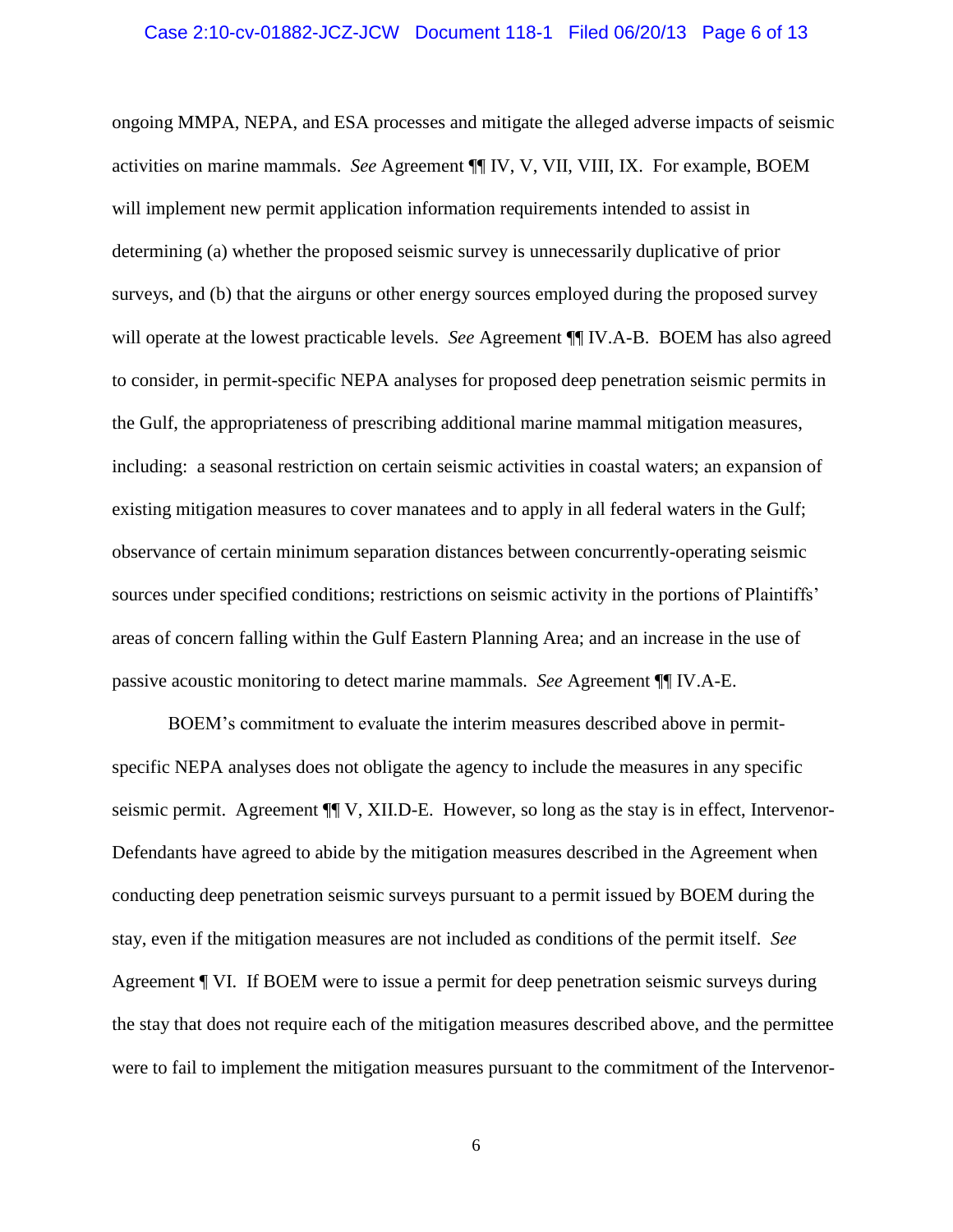#### Case 2:10-cv-01882-JCZ-JCW Document 118-1 Filed 06/20/13 Page 7 of 13

Defendants, then Plaintiffs would be entitled to partially terminate the stay to challenge the permit or fully terminate the stay and recommence the instant litigation. *See* Agreement ¶ II.D.

# **3. Dismissal of the Lawsuit upon Issuance of MMPA Take Authorization**

If, as the parties believe is likely, the stay automatically terminates as a result of NMFS's taking final action in response to BOEM's MMPA application (preceded or accompanied by the completion of associated NEPA and ESA processes), Plaintiffs will file a notice of dismissal, with prejudice, pursuant to Federal Rule of Civil Procedure 41. *See* Agreement ¶ III.A. If the stay terminates for any reason other than NMFS's issuance of an MMPA take authorization, the litigation would resume.

#### **DISCUSSION**

"It is axiomatic that the federal courts look with great favor upon the voluntary resolution of litigation through settlement." *Armstrong v. Board of Sch. Dirs. of Milwaukee*, 616 F.2d 305, 312 (7th Cir. 1980) (citations omitted); *Ho v. Martin Marietta Corp.*, 845 F.2d 545, 547 n.2 (5th Cir. 1988) ("public policy strongly encourages the settlement of cases"). "The initial decision to approve or reject a settlement proposal is committed to the sound discretion of the trial judge." *Officers for Justice v. Civil Service Commission*, 688 F.2d 615, 625 (9th Cir. 1982) (citations omitted). When approving a consent decree or other form of settlement, "[t]he court must ascertain only that the settlement is fair, adequate and reasonable." *United States v. City of Miami*, 664 F.2d 435, 441 (5th Cir. 1981) (quotation omitted). Similarly, "the power to stay proceedings is incidental to the power inherent in every court to control the disposition of the causes on its docket with economy of time and effort for itself, for counsel, and for litigants." *Landis v. N. Am. Co.*, 299 U.S. 248, 254 (1936). When determining whether to enter a stay, the court "must weigh competing interests and maintain an even balance." *Landis*, 299 U.S. at 255.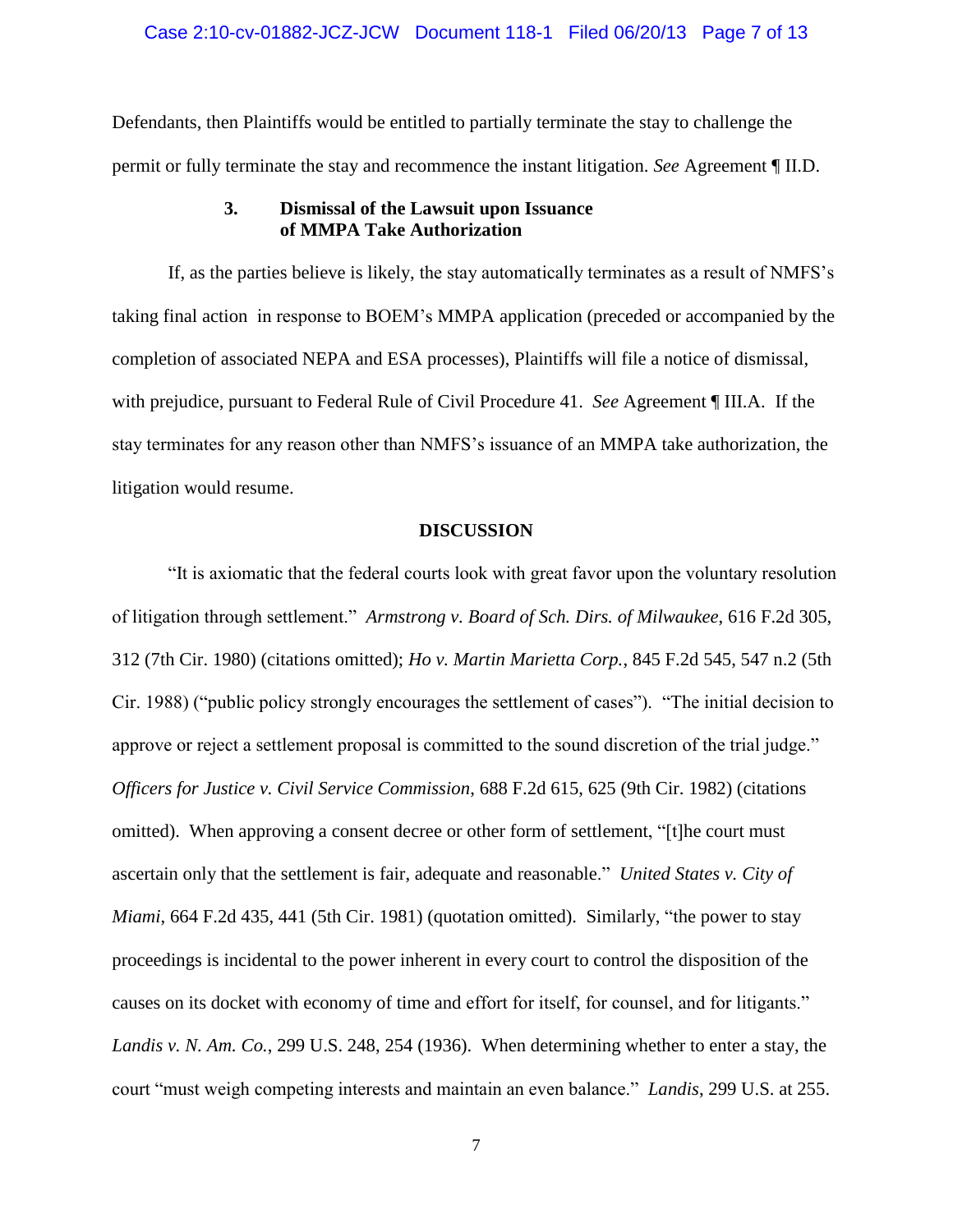#### Case 2:10-cv-01882-JCZ-JCW Document 118-1 Filed 06/20/13 Page 8 of 13

As demonstrated below, the parties' Settlement Agreement is fair, adequate, and reasonable, and entry of the proposed stay, though of significant duration, would be an appropriate exercise of the Court's discretion, and will likely lead to the voluntary dismissal of this action, without further involvement of the Court.

First, there is no question that the Settlement Agreement is the result of a fair and reasonable process. All parties have been involved in the negotiations from the onset and have approved and executed the Agreement. Where, as here, an agreement "is the product of good faith, arms-length negotiations, it is presumptively valid." *Turtle Island Restoration Network v. U.S. Dep't of Commerce*, 834 F. Supp. 2d 1004, 1017 (D. Haw. 2011) (citations and internal quotations omitted), *aff'd*, 672 F.3d 1160 (9th Cir. 2012); *United States v. Wallace*, 893 F. Supp. 627, 632 (N.D. Tex. 1995) ("Coupled with the arms length settlement negotiations conducted in good faith by experienced legal counsel representing each defendant, the Court's finding of procedural fairness is clearly supported").

The Settlement Agreement is also substantively fair and reasonable. The stay component will allow BOEM and NMFS to continue work on BOEM's MMPA application and the related NEPA and ESA processes without having to devote scarce agency resources to the litigation. In contrast to a dismissal without prejudice, the stay mechanism also preserves Plaintiffs' right to recommence the litigation, without concerns regarding a potential new statute of limitations defense, in the event final action on BOEM's pending MMPA application is not taken within a 30-month period or the application is denied or withdrawn. However, if as is likely, final action on BOEM's pending MMPA application is taken within a 30-month period, the result will be the voluntary dismissal of this action, with prejudice, without further involvement of the Court.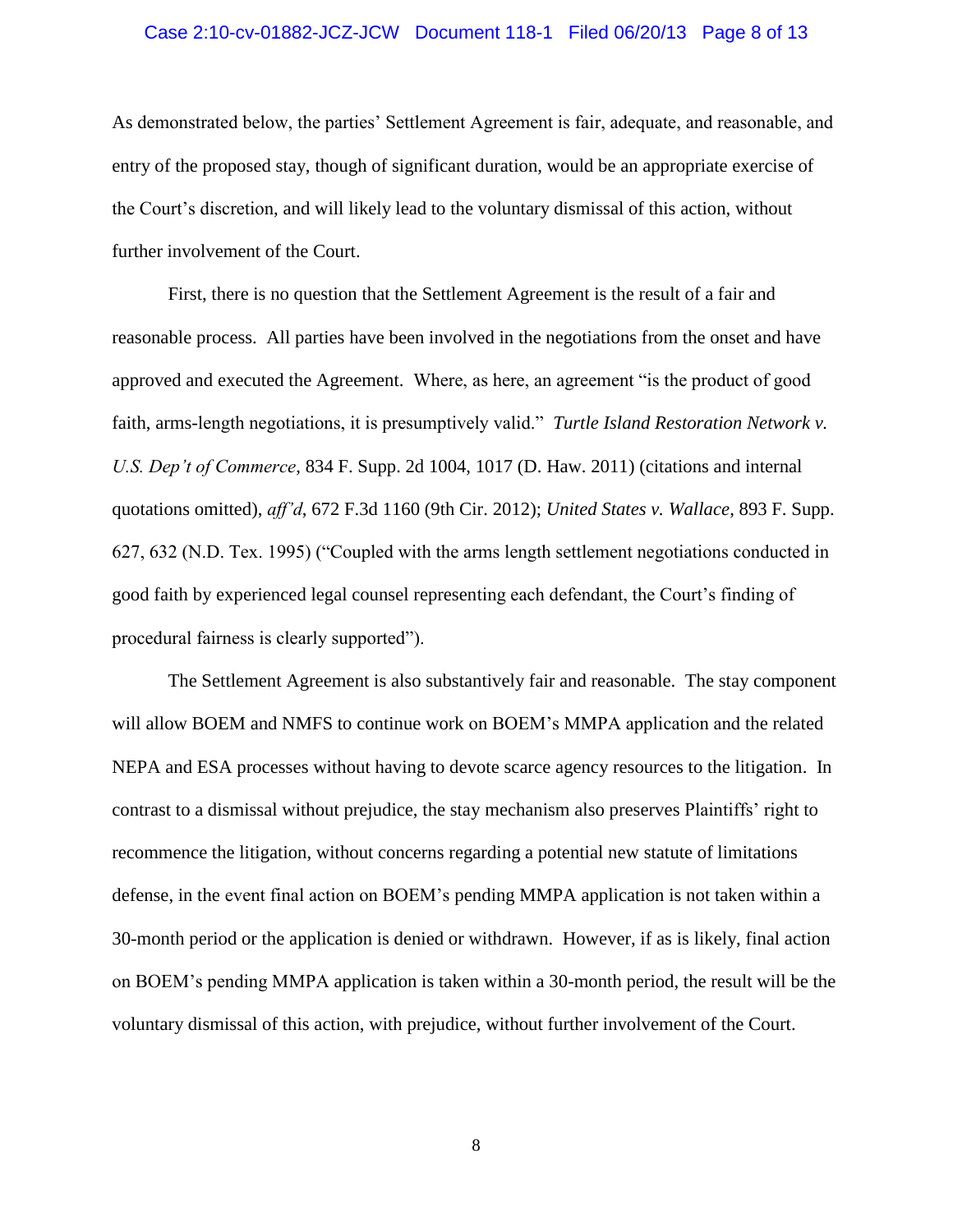#### Case 2:10-cv-01882-JCZ-JCW Document 118-1 Filed 06/20/13 Page 9 of 13

The Settlement Agreement also advances Plaintiffs' interests in providing additional protection for marine mammals by, for example, requiring consideration of additional interim mitigation, without impermissibly constraining BOEM's discretion regarding the permit-specific NEPA process. *See Turtle Island*, 834 F. Supp. 2d at 1020 (noting that "when a government agency is the target of a consent decree, the Court must ensure that the proposed consent decree does not unduly constrain the agency's discretion") (citing *Citizens for a Better Env't v. Gorsuch*, 718 F.2d 1117 (D.C. Cir. 1983)).

In addition, the Settlement Agreement protects the interests of BOEM and the Intervenor-Defendants in insuring that geophysical and geological seismic exploration activities in the Gulf are not prohibited or unduly restricted pending completion of the ongoing MMPA process.

Finally, the approval of the Settlement Agreement by the federal agencies "charged with the implementation and review of the various environmental protection statutes carries with it a strong presumption of the [Agreement's] validity." *Wallace*, 893 F. Supp. at 631 (citation omitted); *see United States v. Montrose Chem. Corp.*, 50 F.3d 741, 746 (9th Cir. 1995) ("[W]hen a government agency charged with protecting the public interest has pulled the laboring oar in constructing the proposed settlement," a reviewing court may appropriately accord substantial weight to the agency's expertise and public interest responsibility) (citation omitted); *United States v. Akzo Coatings of Am.*, 949 F.2d 1409, 1435 (6th Cir. 1991).

The parties recognize that the stay component of the Settlement Agreement is atypical. The parties also recognize and appreciate that the Court has already stayed the litigation for a significant amount of time to allow them to pursue settlement, and the parties are now asking to the Court to enter a new stay of significant length as a condition of their Agreement. The additional stay, however, will provide the parties necessary time to fulfill their negotiated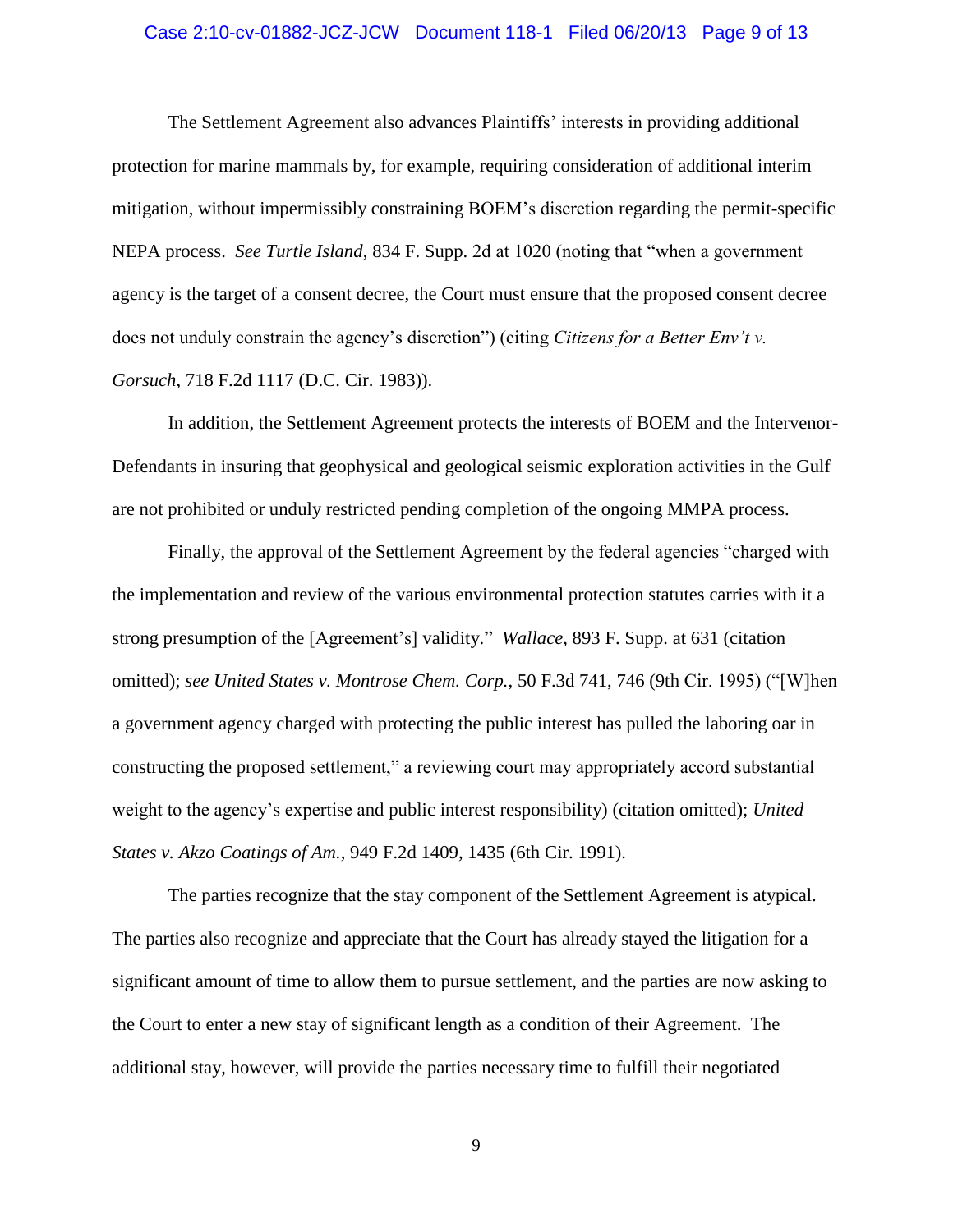#### Case 2:10-cv-01882-JCZ-JCW Document 118-1 Filed 06/20/13 Page 10 of 13

obligations under the Settlement Agreement, and will likely lead to the final dismissal of this lawsuit, with prejudice. The parties respectfully submit that approval of the Settlement Agreement and entry of the proposed stay would be an appropriate exercise of the Court's discretion because the Agreement reasonably accounts for the competing interests of all parties, and replaces the likely alternative of protracted litigation. *See Landis*, 299 U.S. at 255 (determining whether to enter stay requires "weigh[ing] competing interests and maintain[ing] an even balance"); *United States v. BP Exploration & Oil Co.*, 167 F. Supp. 2d 1045, 1053 (N.D. Ind. 2001) (finding consent decree reasonable where "[t]he only likely alternative to the decree appears to be complex and lengthy litigation which would expend limited Government resources not to mention valuable judicial resources").

## **CONCLUSION**

For the foregoing reasons, the parties' Joint Motion should be granted, and the Court should enter an order similar to the attached proposed order approving the Settlement Agreement and staying all proceedings in this action in accordance with the terms of the Agreement. Respectfully submitted this 20th day of June, 2013.

> */s/ Rebecca J. Riley by permission*  Rebecca J. Riley Natural Resources Defense Council 2 N. Riverside Plaza, Suite 2250 Chicago, IL 60606 (312) 651-7913 FAX: (312) 234-9633 rriley@nrdc.org

JOEL WALTZER (LA #19268) 3715 Westbank Expressway, Ste. 13 Harvey, LA 70058 Office: (504) 340-6300; Fax: (504) 340-6330 Email: joel@waltzerlaw.com

*Counsel for Plaintiffs*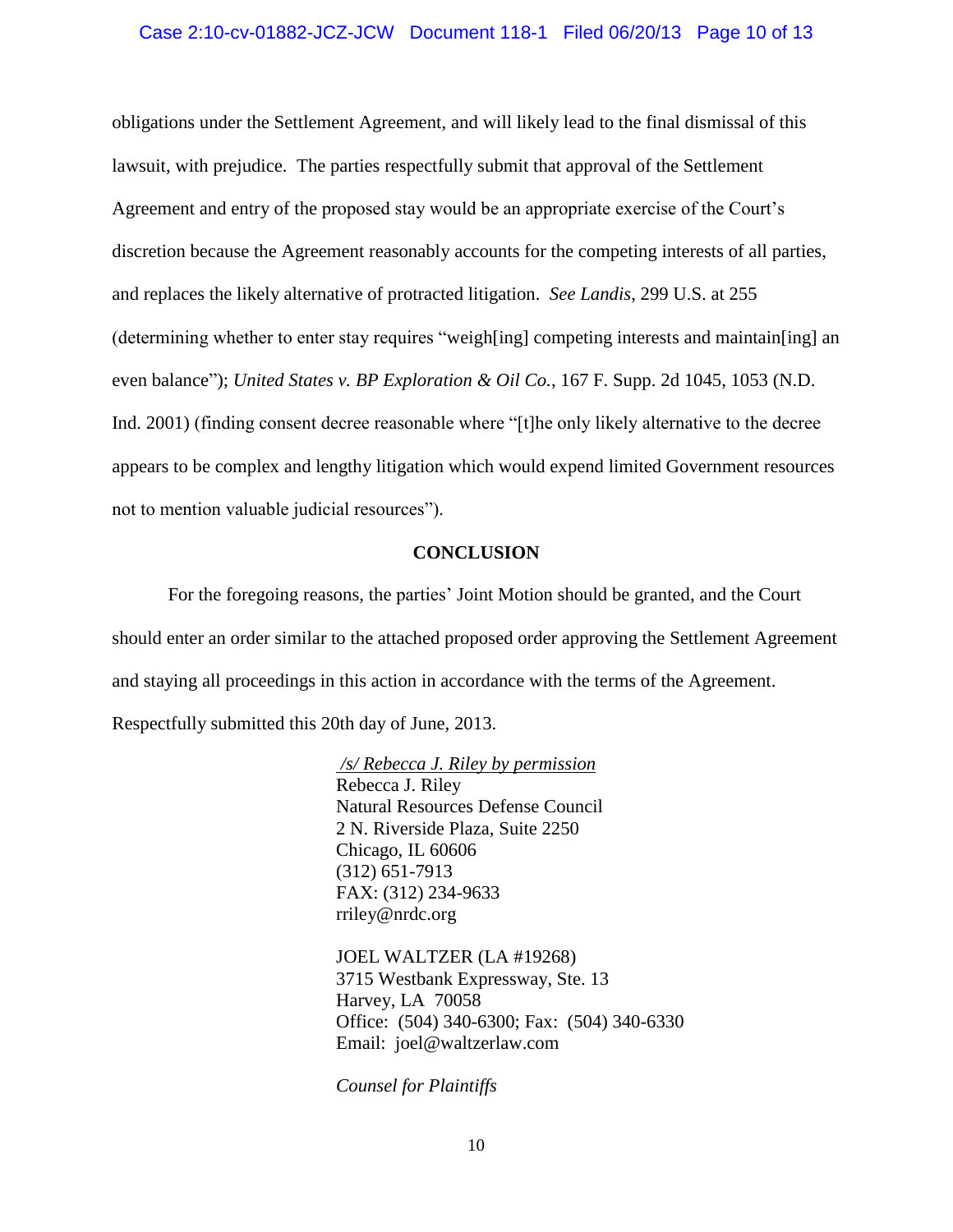*/s/ Stephen E. Roady* Stephen E. Roady Earthjustice 1625 Massachusetts Avenue, N.W. Washington, D.C. 20036 (202) 667-4500 Fax: (202) 667-2356 sroady@earthjustice.org

*Counsel for Plaintiff Gulf Restoration Network*

ROBERT G. DREHER Acting Assistant Attorney General

*/s/ Kevin W. McArdle* KEVIN W. MCARDLE Trial Attorney, DC Bar # 454569 United States Department of Justice Environment and Natural Resources Division Wildlife and Marine Resources Section Benjamin Franklin Station, P.O. Box 7369 Washington, D.C. 20044-7369 (202) 305-0219 (tel.); (202) 305-0275 (fax) Kevin.McArdle@usdoj.gov

JIM LETTEN United States Attorney PETER M. MANSFIELD (28671) Assistant United States Attorney Hale Boggs Federal Building 500 Poydras St., Ste. 210B New Orleans, LA 70130 Tele: (504) 680-3047; Fax: (504) 680-3184 [Peter.Mansfield@usdoj.gov](mailto:Peter.Mansfield@usdoj.gov)

## *Attorneys for Federal Defendants*

*/s/ Judy Y. Barrasso by permission* Judy Y. Barrasso, 2814 John W. Joyce, 27525 Andrea Mahady Price, 30160 Barrasso Usdin Kupperman Freeman & Sarver, L.L.C. 909 Poydras St. 24th Floor New Orleans, La. 70112 Telephone: (504) 589-9720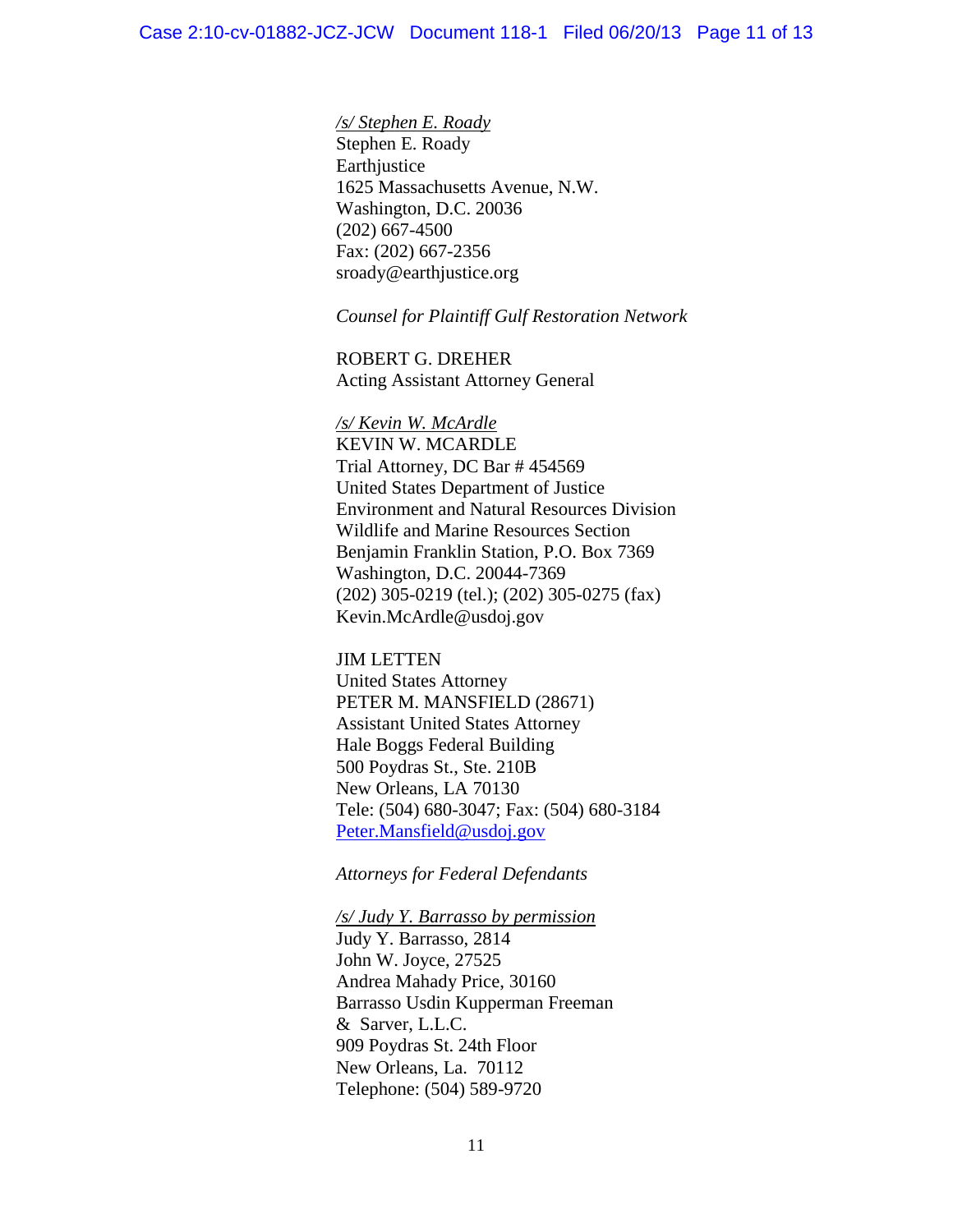Facsimile: (504) 589-9701 JBarrasso@barrassousdin.com

*/s/ Steven J. Rosenbaum by permission*

Steven J. Rosenbaum Bradley K. Ervin COVINGTON & BURLING LLP 1201 Pennsylvania Avenue N.W. Washington, D.C. 20004 Telephone: (202) 662-5568 Facsimile: (202) 778-5568 srosenbaum@cov.com

*Counsel for Intervenor-Defendants American Petroleum Institute, International Association of Geophysical Contractors, Independent Petroleum Association of America, and US Oil & Gas Association*

*/s/ John C. Martin by permission* John C. Martin Crowell & Moring LLP 1001 Pennsylvania Avenue, N.W. Washington, DC 20004 Telephone: (202) 624 2505 Facsimile: (202) 628-5116 jmartin@crowell.com

*/s/ Charles J. Engel III by permission*

Charles J. Engel III King & Spalding 1700 Pennsylvania Avenue, N.W. Suite 200 Washington, DC 20006 Telephone: (202) 661-7800 Facsimile: (202) 626-3737 tengel@kslaw.com

*Counsel for Chevron U.S.A., Inc.*